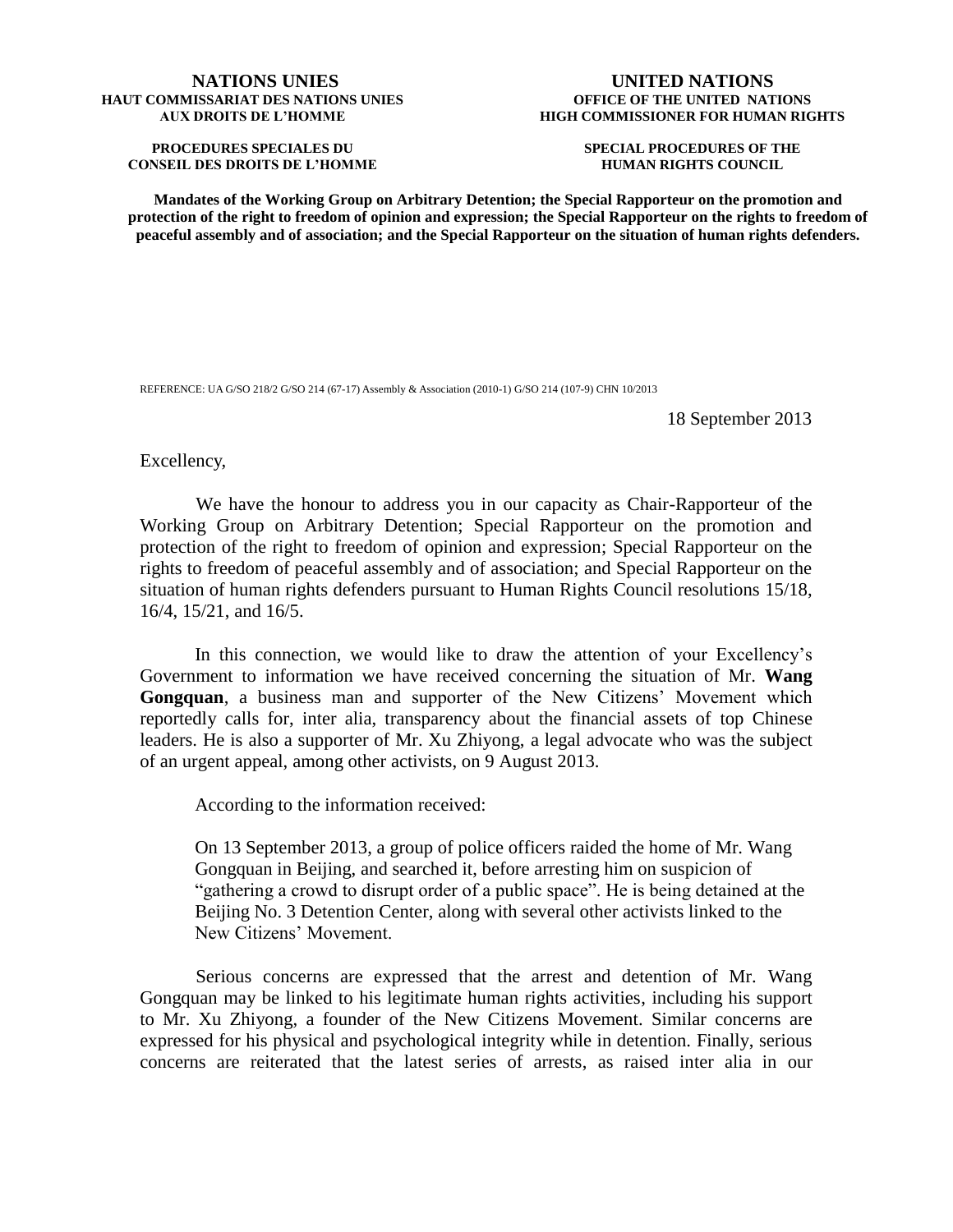communications sent on 9 and 22 August 2013, reveals little room for dissenting voices in China and a worrisome sign of an escalating crackdown on the rights to freedom of expression, association and peaceful assembly.

Without expressing at this stage an opinion on the facts of the case and on whether the detention Mr. Wang Gongquan is arbitrary or not, we would like to appeal to your Excellency's Government to take all necessary measures to guarantee his right not to be deprived arbitrarily of his liberty and to fair proceedings before an independent and impartial tribunal, in accordance with articles 9 and 10 of the Universal Declaration of Human Rights.

We would like to refer your Excellency's Government to article 19 of the Universal Declaration of Human Rights which provides that "[e]veryone has the right to freedom of opinion and expression; this right includes freedom to hold opinions without interference and to seek, receive and impart information and ideas through any media and regardless of frontiers."

Similarly, we would also like to refer to article 20 of the Universal Declaration of Human Rights, which provides that "[e]veryone has the right to freedom of peaceful assembly and association."

In this connection, we would like to refer to Human Rights Council resolution 21/16, and in particular operative paragraph 1 that "reminds States of their obligation to respect and fully protect the rights of all individuals to assemble peacefully and associate freely, online as well as offline, including in the context of elections, and including persons espousing minority or dissenting views or beliefs, human rights defenders, trade unionists and others, including migrants, seeking to exercise or to promote these rights, and to take all necessary measures to ensure that any restrictions on the free exercise of the rights to freedom of peaceful assembly and of association are in accordance with their obligations under international human rights law."

In addition, we would like to refer your Excellency's Government to the fundamental principles set forth in the Declaration on the Right and Responsibility of Individuals, Groups and Organs of Society to Promote and Protect Universally Recognized Human Rights and Fundamental Freedoms, and in particular articles 1 and 2 which state that "everyone has the right individually or in association with others, to promote and to strive for the protection and realization of human rights and fundamental freedoms at the national and international levels" and that "each State has a prime responsibility and duty to protect, promote and implement all human rights and fundamental freedoms, inter alia, by adopting such steps as may be necessary to create all conditions necessary in the social, economic, political and other fields, as well as the legal guarantees required to ensure that all persons under its jurisdiction, individually and in association with others, are able to enjoy all those rights and freedoms in practice".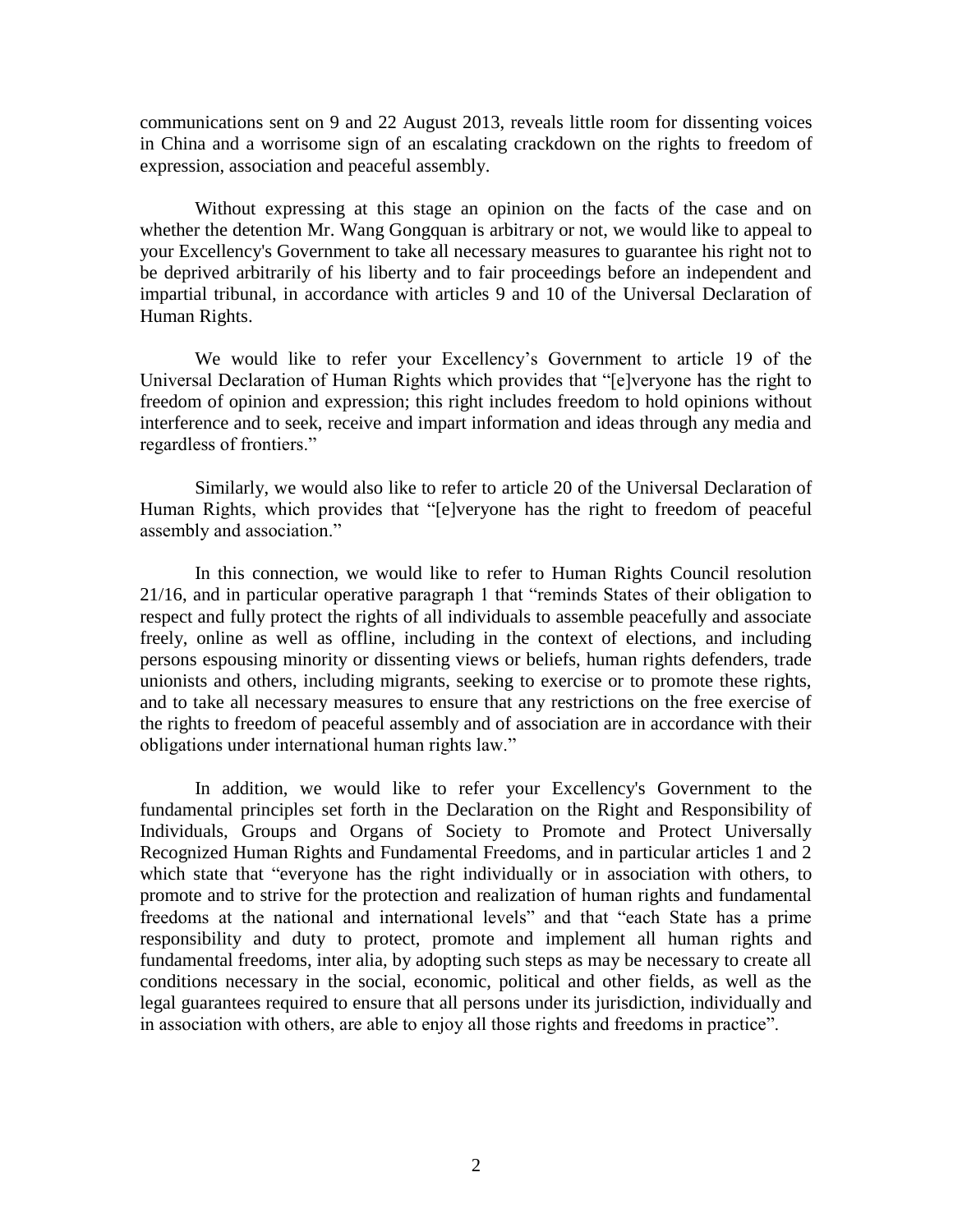Furthermore, we would like to bring to the attention of your Excellency's Government the following provisions of the Declaration:

- article 5 point a) which establishes that for the purpose of promoting and protecting human rights and fundamental freedoms, everyone has the right, individually and in association with others, at the national and international levels, to meet or assemble peacefully; and

- article 6 points b) and c) which provide that everyone has the right, individually and in association with others as provided for in human rights and other applicable international instruments, freely to publish, impart or disseminate to others views, information and knowledge on all human rights and fundamental freedoms; and to study, discuss, form and hold opinions on the observance, both in law and in practice, of all human rights and fundamental freedoms and, through these and other appropriate means, to draw public attention to those matters.

In view of the urgency of the matter, we would appreciate a response on the initial steps taken by your Excellency's Government to safeguard the rights of Mr. Wang Gongquan in compliance with the above international instruments.

Moreover, since it is our responsibility under the mandates provided to us by the Human Rights Council, to seek to clarify all cases brought to our attention, we would be grateful for your observations on the following matters, when relevant to the case under consideration:

1. Are the facts alleged in the summary of the case accurate?

2. Please indicate the legal basis of the arrest and detention of Mr. Wang Gongquan, and how such measures are compatible with the aforementioned international human rights norms and standards.

We undertake to ensure that your Excellency's Government's response is reflected in the report we will submit to the Human Rights Council for its consideration.

While waiting for your response, we urge your Excellency's Government to take all necessary measures to guarantee that the rights and freedoms of Mr. Wang Gongquan are respected and, in the event that your investigations support or suggest the above allegations to be correct, the accountability of any person responsible of the alleged violations should be ensured. We also request that your Excellency's Government adopt effective measures to prevent the recurrence of these acts.

Please accept, Excellency, the assurances of our highest consideration.